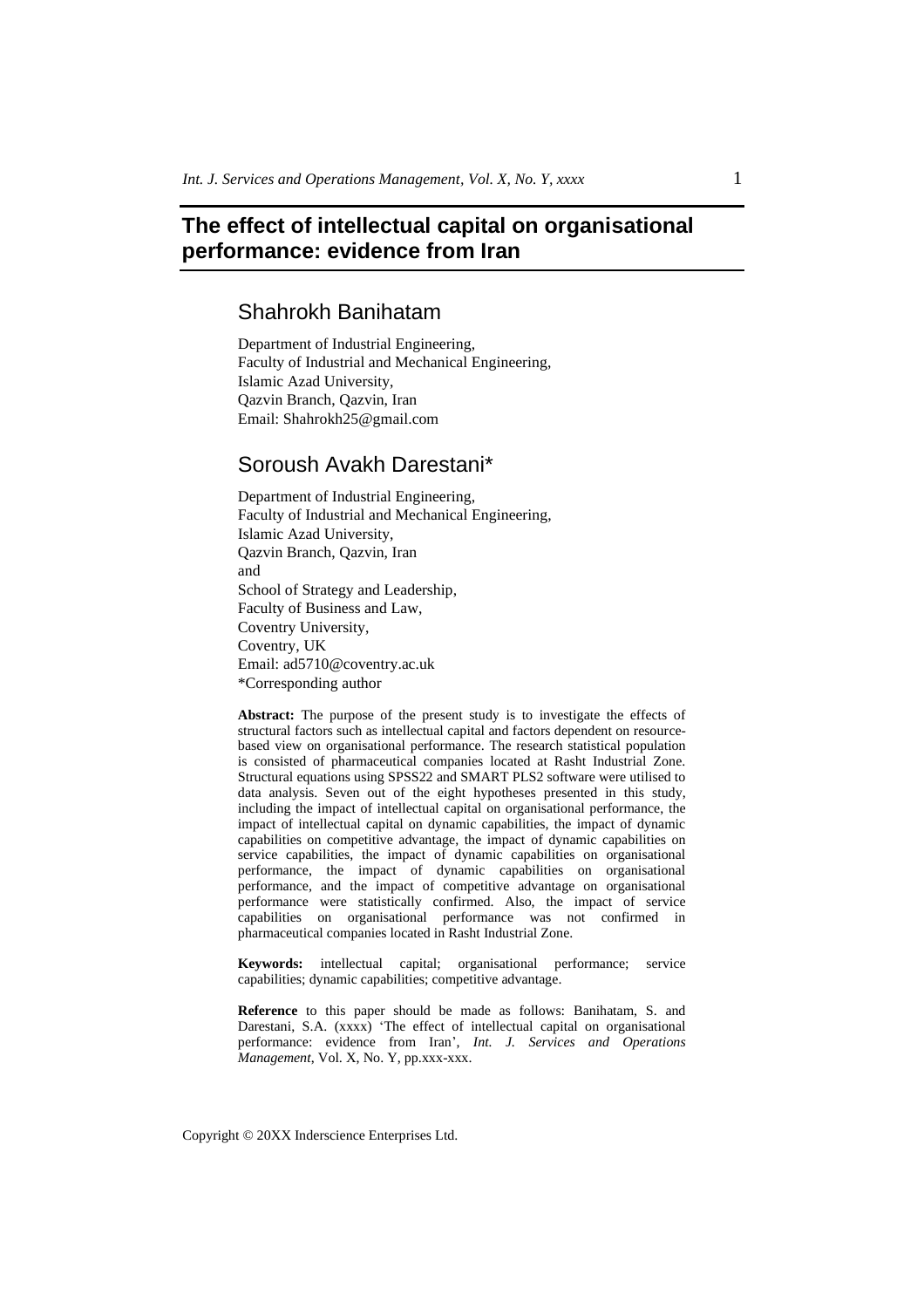**Biographical notes:** Shahrokh Banihatam has a Master in Industrial Engineering from QIAU. His researches interests include statistical analysis, production management,

Soroush Avakh Darestani is currently a Full-Time Lecturer in the School of Strategy and Leadership at Coventry University. His researches interests include supply chain management, sustainability, lean production as well as quality engineering.

#### **1 Introduction**

Naturally, organisations are always looking to achieve their determined objectives (Mohammadi and Avakh Darestani, 2019). In this context, financial perspective is to display the organisation's performances to important stakeholders through financial criteria (Asgari and Avakh Darestani, 2017). Financial structure is undoubtedly considered as the most important parameter affecting the valuation of companies and their orientation in capital markets in today's economic world. The existence of a powerful and efficient financial sector is a critical factor in the optimal performance of the economic and financial system for any symbol and company (Mirghafouri et al., 2012).

Performance is the end consequence of all activities that are defined in an organisation as the end result of the company's activities, events, transactions, and routines (Navarro-García et al., 2016). Performance measurement is a quantitative process of measuring firm performance that is performed using a set of criteria that can be financial and non-financial, so that financial performance includes the returns on the resources controlled by the company. The information regarding financial performance is presented in the profit and loss statement and comprehensive income statement (Bozorgmehrian and Arabi, 2015).

In the today's competitive environment, the variety of brands and consequently the right to choose, has increased dramatically due to increasing demands of customers on improving product quality and this in a context where there are few restrictions to enter the consumer goods market. Although the number of manufacturing companies has been rising in recent years, however the financial tsunami has taken over the entire global economy, which has greatly increased environmental uncertainty and turbulence. Some manufacturing companies that could not adapt themselves to environmental changes have gone bankrupt in such a situation (Psom and Kafetzopoulos, 2014).

Intellectual capital has been extensively discussed in developed nations for organisation's value creation. In a competitive market, intellectual capital proved to be a source of a competitive advantage for organisations (Barkat and Beh, 2018). The competition builds upon the strategic partnerships, the effective management of information and the use of technology based on intellectual capital. Intellectual capital – human capital, organisational capital and social capital-increase the innovation capacity. One can conclude that, there is a close relationship between innovation and information infrastructure in enterprises at strategic level (Pınar et al., 2019). The members of an organisation contribute their functional expertise via communicating,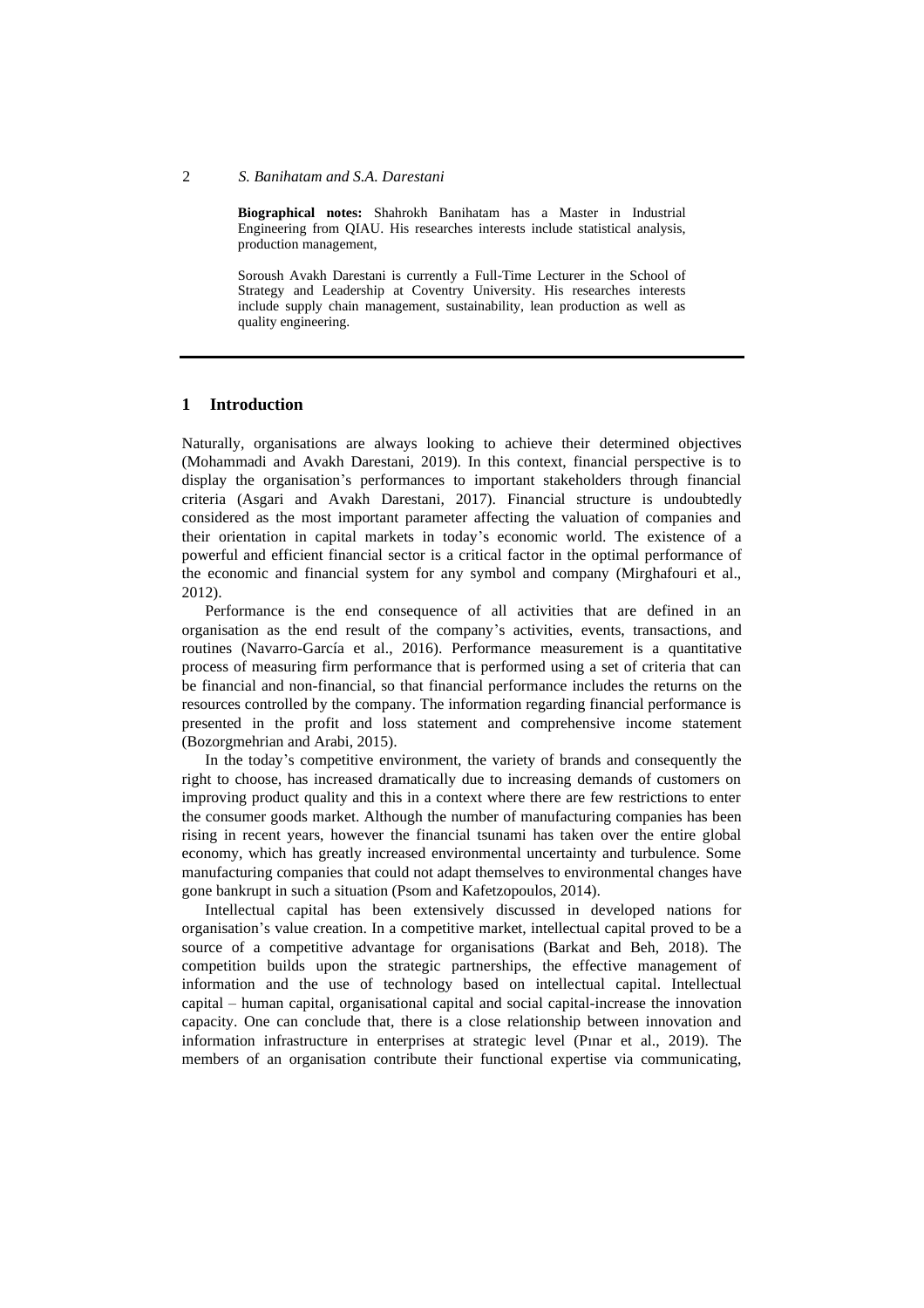cooperating, coordinating, and sharing information, in which case, social capital will have a direct effect on the capability for creating intellectual capital (Sözbilir, 2018).

Strategic review of organisational performance can identify the current position of the organisation in the market and guide future plans of the organisation (Wang et al., 2015). Organisational performance determines which resources contribute to the success of the organisation and which can lead to losses (Van Camp and Braet, 2016). Due to the importance of organisational performance in continuity and permanent profitability for companies, many models have been proposed to identify the factors affecting organisational performance. Despite the good potential for becoming one of the most successful industries in the country, Iran's pharmaceutical industry has suffered from stagnation and underdevelopment in recent years for various reasons. In case of enhancing performance, the pharmaceutical industry is among the industries that can make significant improvements in GDP. Considering the importance of performance, it is possible to improve its organisational performance in the market in addition to strengthening its position in the market by identifying the parameters related to organisational performance in the pharmaceutical companies of Rasht Industrial Zone (Middle East Bank of Iran Pharmaceutical Statistics, 2015). Competitive advantage, according to the resource-based view, includes a set of factors or capabilities that always enable the company outperform its competitors.

Competitive advantage refers to the values that the company provides to its customers in such a way that these values are higher than customer costs (Weerathamrongsak and Wongsurawat, 2013). According to the resource-based view, competitive advantage depends on the available resources and capacities to compete and achieve a privileged position in terms of performance on the market. The existence of competitive advantage in an organisation means better performance than competitors, which ensures profitability in short-term and the survival and growth of the organisation in the long term, which leads to increased or preserved market share and market leadership (Kim et al., 2012). Considering the importance of factors affecting the organisational performance improvement, the present study aims to answer the question that "is intellectual capital and factors dependent on resource-based view can have a significant impact on the organizational performance of pharmaceutical companies in Rasht Industrial Zone?"

The present study aims to describe the intellectual capital, organisational performance, service capabilities, competitive advantage and dynamic capabilities variables, assess their impacts on the organisational performance under a case study performed in the pharmaceutical companies in Rasht Industrial Zone and to test research model. Considering that the Rasht Industrial Zone is ranked at the 13th in the country in terms of the number of active industrial units, and ranked sixth in the country in terms of development, it would provide an excellent case study for this research. The findings of this research can determine the current state of the pharmaceutical manufacturing companies in terms of sales, market share, and profitable and non-financial units. Also, it can help to improve the performance of pharmaceutical manufacturing companies in Rasht Industrial Zone by identifying the most important factors related to organisational performance.

The rest of the paper is structured as follows. Section 2 of the study will be dedicated to the theoretical foundations and literature review. The research method and data analysis were presented in Section 3. Section 4 is related to data analysis and finally,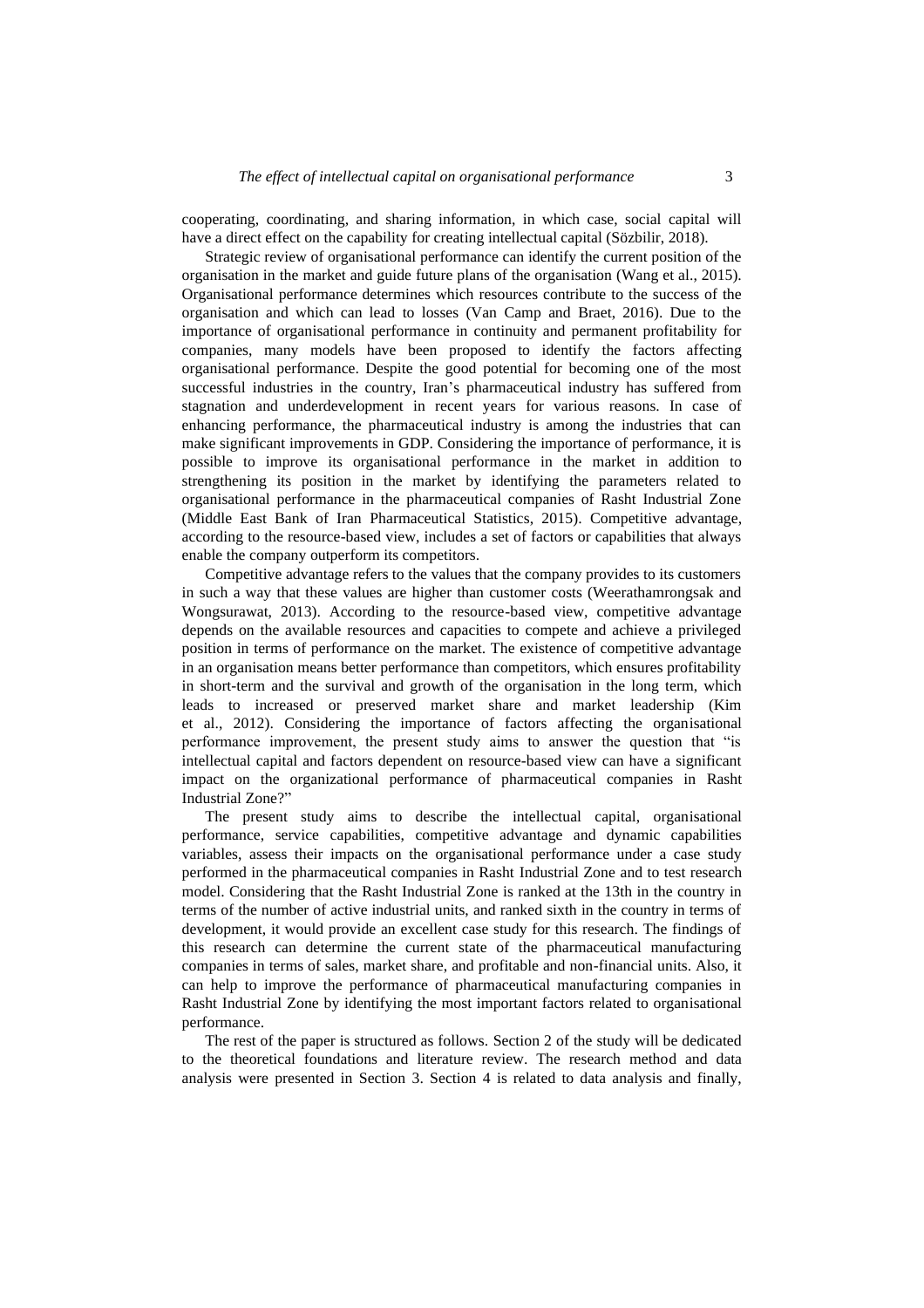conclusion and suggestions for future research were provided in Section 5 of the paper. At the end of this work, the implication of research is dedicated in Section 6.

# **2 Theoretical foundations and research literature**

#### *2.1 Theoretical foundations*

Intellectual capital involves knowledge, ability, skills, work instructions, experience and creativity that result in competitive advantage for the organisation (Su and Carney, 2013). A higher level of employee awareness and experience in dealing with the client leads to satisfaction and loyalty and promotion of human capital in an organisation that is associated with creative and skilled personnel to meet the customer needs (Chen et al., 2014). Utilising information systems, organisational capital provides the organisation the ability to design products according to the customer requirements and experience in dealing with the client by gaining a coherent picture of the customers' needs. Whatever the organisation's culture tends to be customer-oriented, it more likely leads to increased customer demand and customer need recognition and reduces uncertainty in the market, which finally improves organisational performance (Kelley et al., 2011). Relational capital leads to improved organisational performance through improved quality interactions between customers and staff (Clarke et al., 2011).

The rearrangement capability refers to changes in organisational structure and assets that will allow companies to grow in the market and change their market conditions. Learning capability refers to searching, identifying, discovering new opportunities and doing the right thing (Kuo et al., 2017).

Dynamic capabilities relate to the managerial competencies (strategic) and organisational that can enable organisations to achieve competitive advantage and to maintain their competitive advantage (Parker et al., 2015). Dynamic capabilities are seen as organisational processes. Examples include product development practices, mergers and acquisitions, resource allocation procedures, and transfer and replication procedures.

Dynamic capability is a means to nurture the company's operational capabilities and is a key mechanism for organisational growth, modernisation and innovation that leads to value for the customer and finally, improving the organisational performance (Kuo et al., 2017).

## *2.2 Literature review*

Tseng and Lee (2014) investigated the effects of knowledge management and dynamic capability on organisational performance. The statistical population of their research was consisted of industrial companies in Taiwan among which, 323 managers were selected through purposeful sampling. According to their results, knowledge management has a significant impact on organisational performance and dynamic capability. Also, dynamic function has a significant impact on organisational performance (Tseng and Lee, 2014).

Asiaei and Jusoh (2015) investigated the multidimensional view of intellectual capital and its impact on organisational performance in Tehran Stock Exchange. Their research statistical population was the companies accepted in stock exchange among which, 128 managers were selected as sample. The results obtained from this study indicate that intellectual capital dimensions have a significant impact on organisational performance.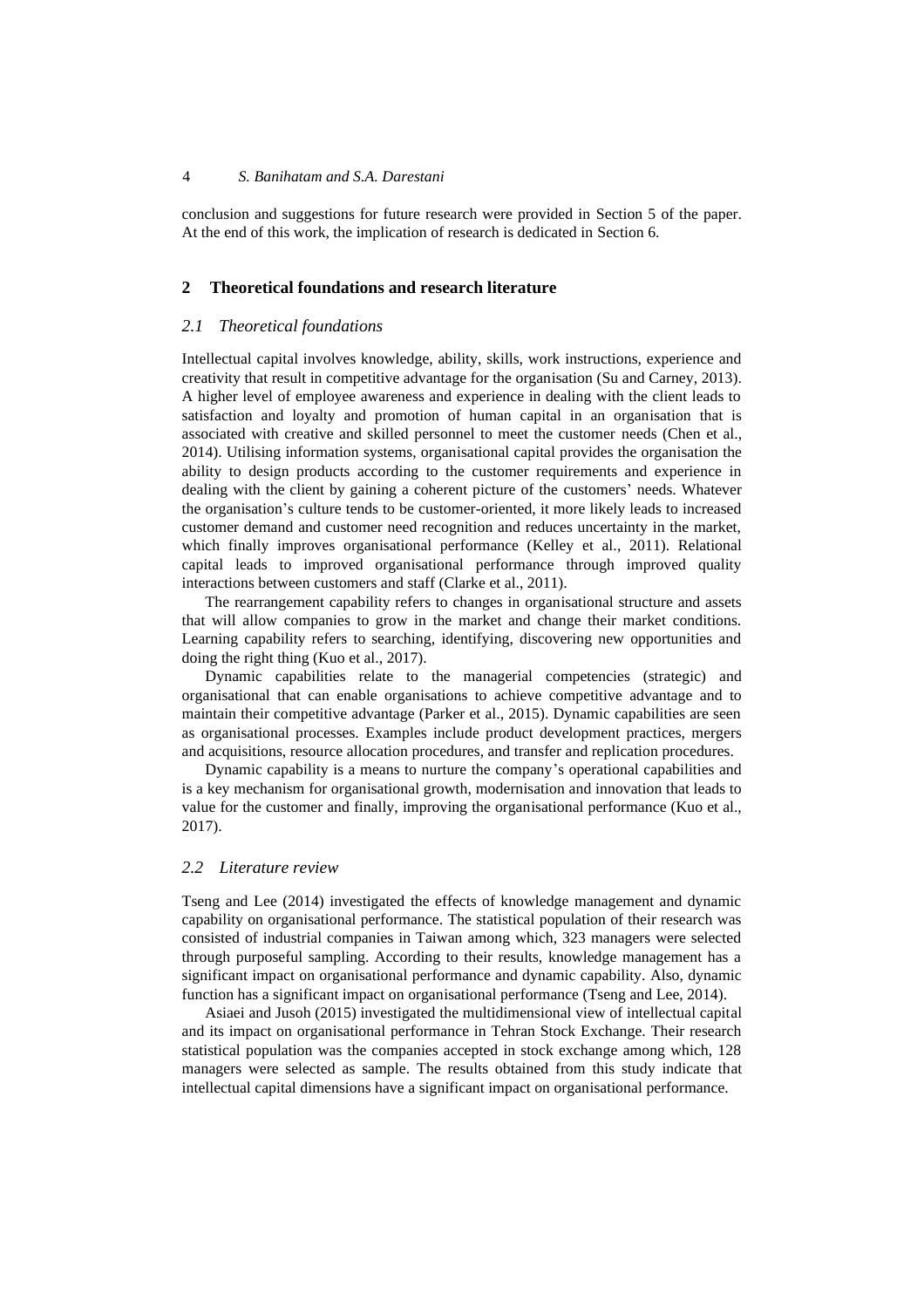Singh and Rao (2016) examined the impact of intellectual capital on dynamic capabilities in state-owned banks in India. Their research statistical population is consisted of the public banks of India. 241 managers were surveyed as the research sample. Structural equations using SPSS and LISREL software were used for analysing the data. According to their results, the dimensions of intellectual capital, human capital, and social capital have a great influence on the dimensions of dynamic capabilities (i.e., learning, integration, re-configuration, and management of alliances); however, organisational capital does not affect the management of alliances and reconfiguration (Singh and Rao, 2016).

Kuo et al. (2017) examined the relationship between dynamic capabilities, service capabilities, and competitive advantage with the organisation's performance in the transportation containers in Taiwan. According to their findings, there is a significant relationship between dynamic capabilities and service capability, as well as dynamic capability and competitive advantage. There was no significant relationship between dynamic capabilities and organisational performance.

Also, there is a significant relationship between service capabilities and organisational performance as well as between the competitive advantage and organisational performance.

Najmi et al. (2018) conducted a research entitled "the impact of intermediary dynamic capability in the relationship between knowledge management and strategic leadership on organizational performance." Generally, the results indicated a positive role of dynamic capability on organisational performance. Also, the intermediating role of dynamic capability was also confirmed in their research.

Nemati et al. (2013) developed the model of the competitive advantage of manufacturing companies based on the dynamic capability's theory and strategic agility in line with the economic development in Semnan City. Among the dimensions of competitive advantage, strategic agility has the most relevance with innovation, and dynamic resources are the most influential factor in achieving competitive advantage.

Akbari and Esmailzadeh (2013) investigated the role of dynamic capabilities in creating competitive advantage. Three capabilities of integration, learning and configuration were identified as dynamic capabilities, and it was found that all of them had an impact on competitive advantages, and that learning dimensions among the dynamic capability's dimensions had the most impact on competitive advantages (Akbari and Esmailzadeh, 2013). Kordnaeij et al. (2014) was also examined the impact of dynamic capabilities on organisational performance with a balanced scorecard approach. Their research statistical population is the detergent manufacturing companies throughout the country. According to the obtained results, dynamic capabilities affect the organisational performance, and it has been determined that internal capabilities, innovation capabilities, and adaptive capabilities affect performance as the dimensions of dynamic capabilities (Kordnaeij et al., 2014).

Hoseini and Sheghaghi (2015) studied the recognition of the intellectual capital in the Supreme Audit Court and its impact on organisational performance. According to the hypothesis testing results, there is a positive and significant relationship between intellectual capital, human capital, structural capital, relational capital and organisational performance. Shahtahmasebi et al. (2016) designed the business model of competitive advantage through organisational and customer-centric social capital, explaining the role of dynamic capabilities dimensions. The results indicate that social capital has an impact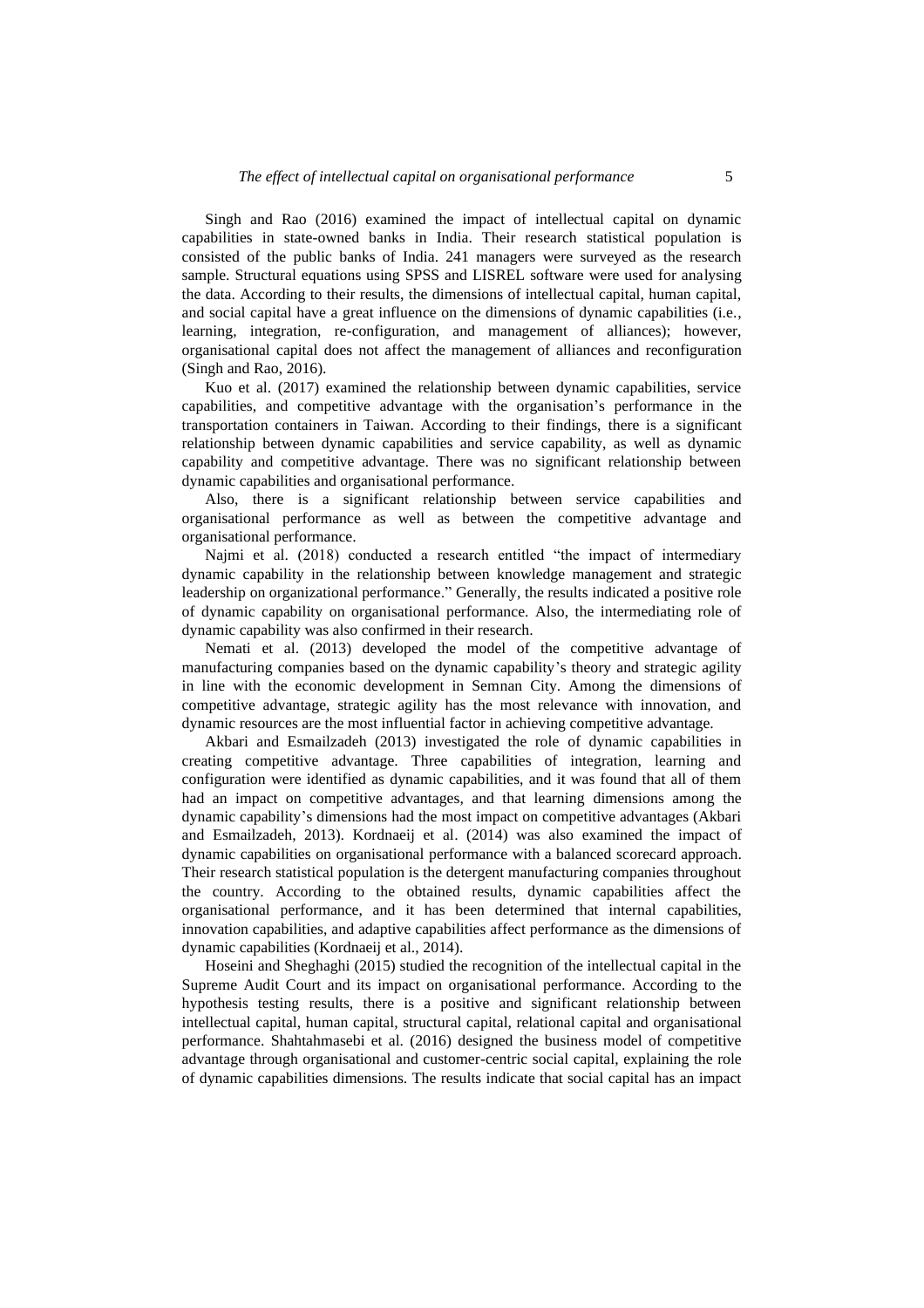on dynamic capabilities, and also the dynamic capability has an impact on competitive advantage.

Ayati Mehr et al. (2017) performed a research entitled 'The role of knowledge management on organisational performance, considering the mediating role of market orientation and innovation'. Regression analysis confirmed that the market orientation variable has a more significant role than innovation in this relationship.

Hak Leem and Rogers (2017) studied the moderating effect of supply chain role on the relationship between social capital and performance. The primary objective of this study is to examine the relationship between supply chain social capital and firm performance and to find out whether the supply chain role of a firm (supplier, manufacturer, distributor, logistics provider) has a moderating effect on the positive relationship between the dimensions of social capital and the firm performance. The results show that three dimensions of social capital would directly affect firm performance. Furthermore, the supply chain role moderates the relationship between three dimensions of social capital and overall firm performance. Owing to the differences in the results across the supply chain roles, three dimensions of social capital are more likely to improve firms' performance based on its role in the supply chain. This paper employs the partial least squares (PLS) structural equation model to analyse a set of survey data from respondents of companies in Korea.

Ghassabi (2018) studied measuring of intellectual capital indexes using FAHP technique in higher education. The main aim of this study was to measure intellectual capital indices. The model used in their studies was tested on a sample of 30 experts. The main instruments used for gathering the data was through records and questionnaires. In this study, different levels of sub-criteria used for human resources capital, organisational capital, communicative capital, and sub-criteria used for intellectual capital were ranked. by using a fuzzy analytic hierarchy process. The results obtained from FAHP indicate that, as related to the indexes used for measuring intellectual capital, human resource capital is the most important factor among the other factors. According to the scales related to human resource capital, we have realised that leadership ability and employee behaviour are the most important factors. According to the scales related to organisational capital, we have also realised that being up-to-date has a high priority. According to the scales related to communicative capital, we have realised that customer is the first priority and market and stockholders are the next priorities.

Akintimehina et al. (2019) examined social capital and its effect on business performance in the Nigeria informal sector. This study was aimed at investigating the effect of internal and external social capital on the financial and non-financial performance of businesses in the Nigerian informal sector. The study further investigated the controlling role associated with the firm age. A cross-sectional survey of 650 informal business owners in the Ikeja Region of Lagos state, Nigeria was carried out. The analysis was carried out using the partial least square method of the structural equation model (SEM). Results revealed that without the controlling variable of firm age, social capital had a significant effect on business performance, internal social capital had a significant effect on non-financial performance, it, however, had no significant effect on financial performance, while external social capital had no significant effect on financial and non-financial performance. With the controlling variable of firm age, social capital had a significant effect on business performance, internal social capital had a significant effect on financial and non-financial performance, while external social capital had no significant effect on financial and non-performance. The study, therefore, recommended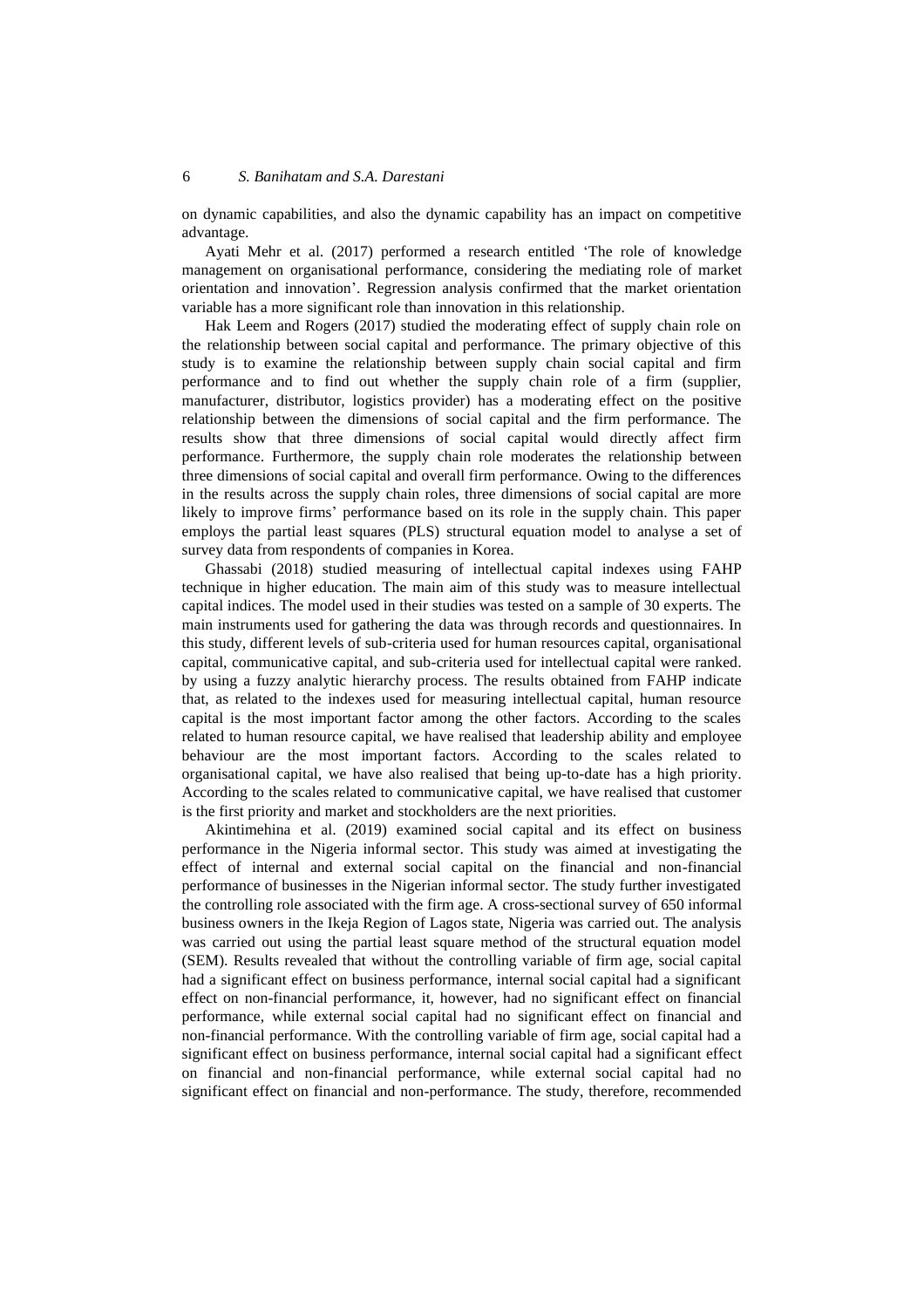that informal entrepreneurs take advantage of their internal social capital resources and also try to build their external social capital as they may become vital for their business success.

Although the impact of dynamic capability on organisational performance has been addressed in previous studies, but very few studies has considered the simultaneous review of the dynamic capability and service capability and their impact on organisational performance, and there is a significant gap in research on service capabilities and its role in enhancing organisational performance. The present research contribution is in the development of models provided by Kuo et al. (2017), Singh and Rao (2016) and Asiaei and Jusoh (2015).

In Kuo et al. the research model, the factors affecting organisational performance, including dynamic capability, service capability and competitive advantage. In Singh and Rao research model, the impact of intellectual capital on dynamic capability has been studied. Also, Asiaei and Jusoh have studied the impact of intellectual capital on organisational performance of pharmaceutical companies in Gilan province of Iran.

#### **3 Research method**

Current study in term of objective is applied and in term of method of data collecting, of descriptive- correlation kind. In terms of nature and method of research, it is based on a descriptive survey. Furthermore, the present study is spatially field-based. A questionnaire was designed and distributed in order to collect the required data.

Asiaei and Jusoh (2015) suggested that the managers' intellectual capital in organisations and other sectors could contribute to organisational positive outcomes. Singh and Rao's (2016) also suggested that their result be further examined in the future research. Kuo et al. (2017) stated that an increasing number of studies have shown that service capabilities are related to competitive advantage and organisational performance. The research conceptual model was formed according to the research. The present research model adapted from three models of Kuo et al. (2017), Singh and Rao (2016), and Asiaei and Jusoh (2015). The factors influencing organisational performance include dynamic capability, service capability and competitive advantage in the Kuo et al. research model. The impact of intellectual capital on dynamic capability has been studied in the Singh and Rao research model. The impact of intellectual capital on organisational performance has been addressed in Asiaei and Jusoh's research model. Intellectual capital has been considered as independent variable, dynamic capability, service capability and competitive advantage have been considered as intermediary variables and organisational performance has been considered as independent variable. The statistical population used is based on pharmaceutical companies located at Rasht Industrial zone in Gilan province (Sobhan Darou, Caspian Tamin, Sobhan Oncology and Behvazan). The Cochran formula has been used in the present study for sampling from a limited population. The sampling method in this research was stratified random sampling. The minimum number of required samples is 293 people.

According to the research conceptual model, the hypotheses were formulated as follows (Figure 1):

Hypothesis 1 Intellectual capital has a significant impact on organisational performance of pharmaceutical companies located at Rasht Industrial Zone.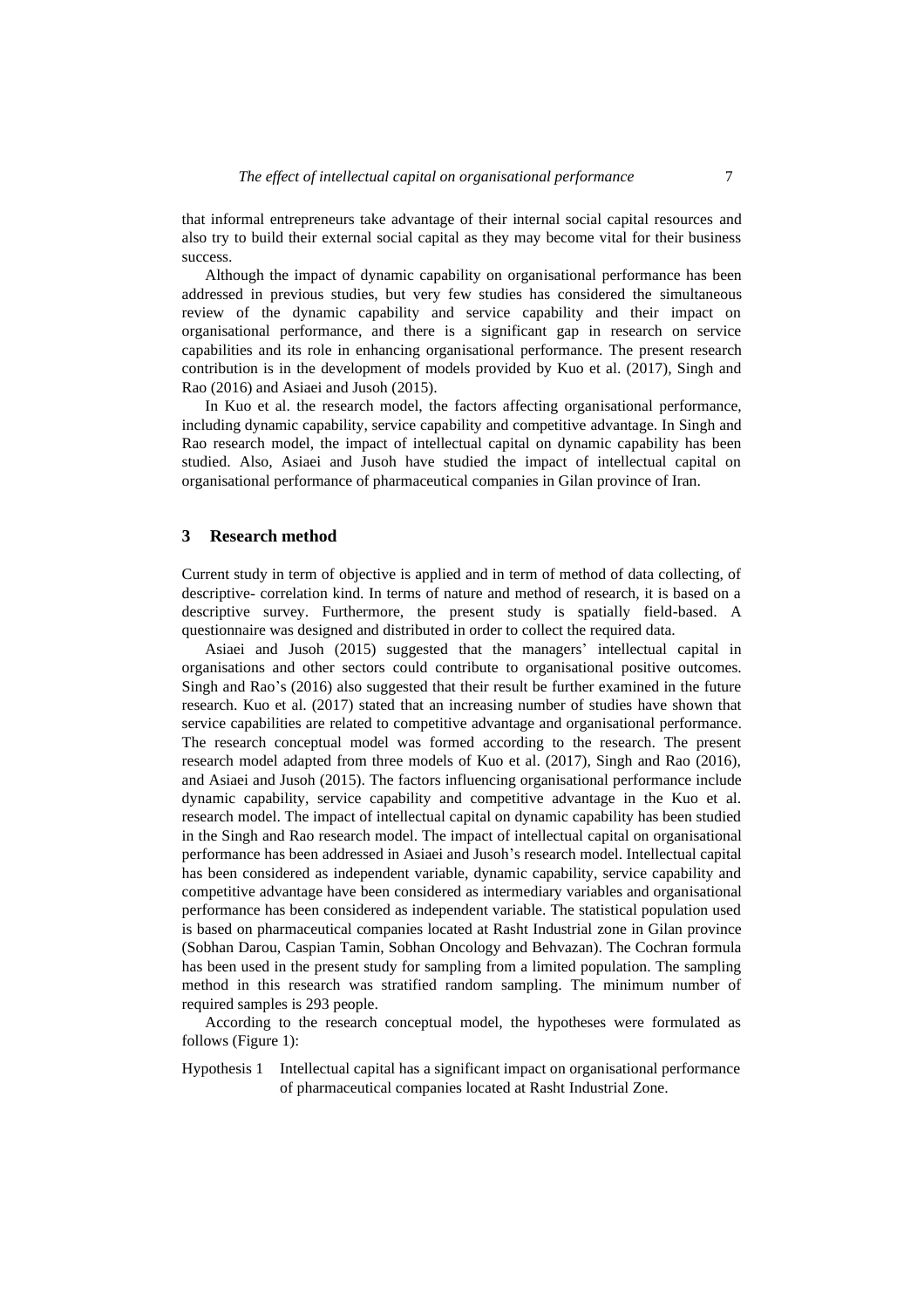| Hypothesis 2 | Intellectual capital has a significant impact on the dynamic capabilities of<br>pharmaceutical companies located at Rasht Industrial Zone.           |  |  |  |  |
|--------------|------------------------------------------------------------------------------------------------------------------------------------------------------|--|--|--|--|
| Hypothesis 3 | Dynamic capabilities have a significant impact on the competitive<br>advantage of pharmaceutical companies located at Rasht Industrial Zone.         |  |  |  |  |
| Hypothesis 4 | Dynamic capabilities have a significant impact on the service capabilities<br>of pharmaceutical companies located at Rasht Industrial Zone.          |  |  |  |  |
| Hypothesis 5 | Dynamic capabilities have a significant impact on organisational<br>performance of pharmaceutical companies located at Rasht Industrial<br>Zone.     |  |  |  |  |
| Hypothesis 6 | Service capabilities have a significant impact on the competitive<br>advantage of pharmaceutical companies located at Rasht Industrial Zone.         |  |  |  |  |
| Hypothesis 7 | Service capabilities have a significant impact on the organisational<br>performance of pharmaceutical companies located at Rasht Industrial<br>Zone. |  |  |  |  |

Hypothesis 8 Competitive advantage has a significant impact on the organisational performance of pharmaceutical companies located at Rasht City.





*Source:* Kuo et al. (2017), Singh and Rao (2016) and Asiaei and Jusoh (2015)

# **4 Data analysis**

SPSS22 and SMART PLS2 software were used to analyse the data. Descriptive and inferential statistics were used to analyse the data collected in this research.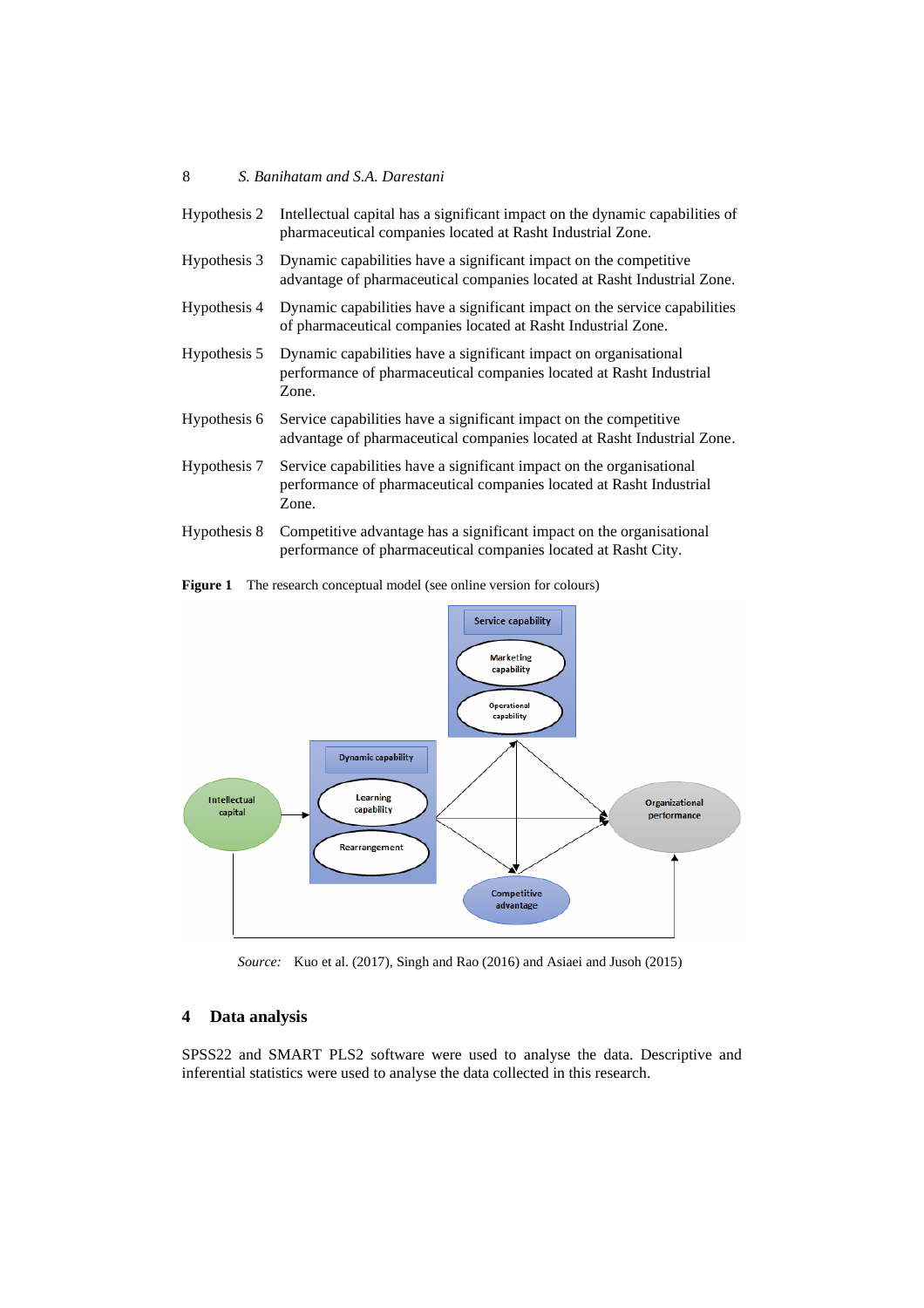| Variable                   | symbol in<br>model | Test<br>statistic | Sig.<br>level | Result     | Combined reliability<br>CR > 0.7 | $\alpha > 0.7$<br>Cronbach's | AVE      | Values $Q^2$ $R^2$ value |          |
|----------------------------|--------------------|-------------------|---------------|------------|----------------------------------|------------------------------|----------|--------------------------|----------|
| Competitive advantage      |                    | 1.125             | 0.159         | Normal     | 0.885638                         | 1.852627                     | 0.757303 | 428102                   | 0.638397 |
| <b>Dynamic capability</b>  |                    | 1.034             | 0.236         | Normal     | 1.928373                         | 1880492                      | 0.605213 | 1,452636                 | 0.756093 |
| ntellectual capital        |                    | 192               | 1116          | Normal     | 0.90728                          | 0.877536                     | 0.518154 | $\mathbf{I}$             | ļ        |
| Organisational performance |                    | 2.491             | 0.000         | Non-normal | .842876                          | 1,809201                     | 1.804958 | 0.330416                 | 0.817529 |
| service capability         |                    | 1.687             | 0.007         | Non-normal | 0.856144                         | 1,832968                     | 0.513368 | 0.518076                 | 0.738452 |
|                            |                    |                   |               |            |                                  |                              |          |                          |          |

**Table 1** The questionnaire reliability coefficients, convergent validity, AVE,  $R^2$  values,  $Q^2$ value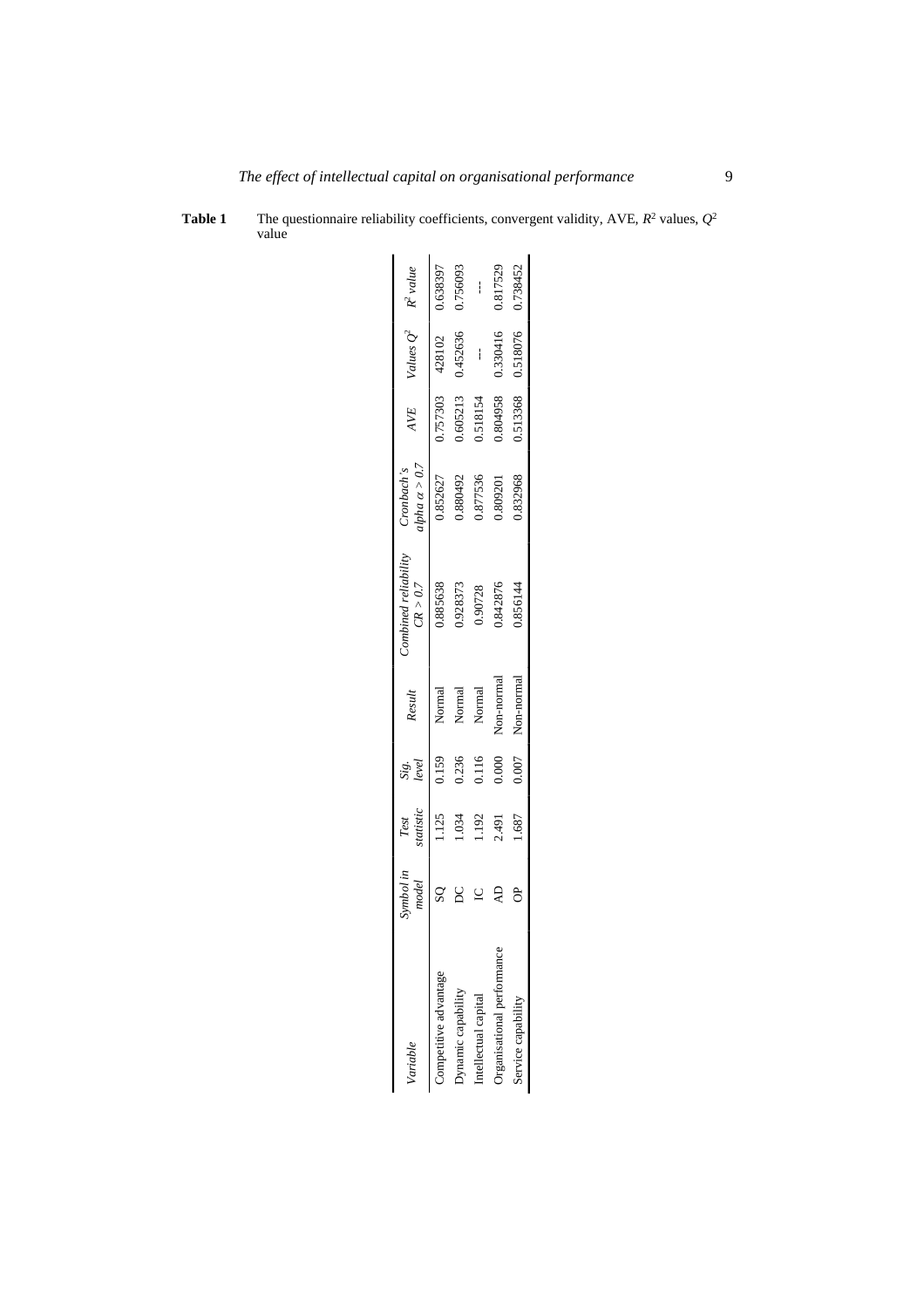After analysing data in SPSS software and the output of the Kolmogorov-Smirnov test, if the test was significant, that is the significance level is smaller than 0.5, it means that the distribution is not normal and the nonparametric test should be used. So, if the result of this test is not significant, then it is possible to use parametric tests (Habibi, 2012). Table 1 shows the Kolmogorov-Smirnov test for the research variables.

As can be seen from Table 1, the significance level obtained for the Kolmogorov-Smirnov test is more than 0.05 for the variables of service capability, dynamic capability and intellectual capital. So, the distribution of variables is normal; however, the significant level is less than 0.05 for the competitive advantage and organisational performance variables. As a result, these two variables do not have normal distribution in the studied sample.

The symbols assigned to the research variables are first described in Table 1 before entering the data analysis stage.

# *4.1 The research model fitness*

The model fit was examined in three parts of the measurement model, structural model and general model to determine the extent to which the research model is proportional to the data collected from the statistical sample. After confirming the model fit, the researcher is allowed to examine and test the research hypotheses. After obtaining data about variables, PLS Software was provided the final research model including a large part of the analysis developed. Figure 2 shows the model in the t-value significant coefficients.



**Figure 2** The final research model in terms of t significance coefficients (see online version for colours)

Also, all analyses and examining the fitness of measurement, structural and general models, and testing hypotheses are performed based on these outputs. The standard coefficients estimation mode is the homogeneous coefficients which scale is unified and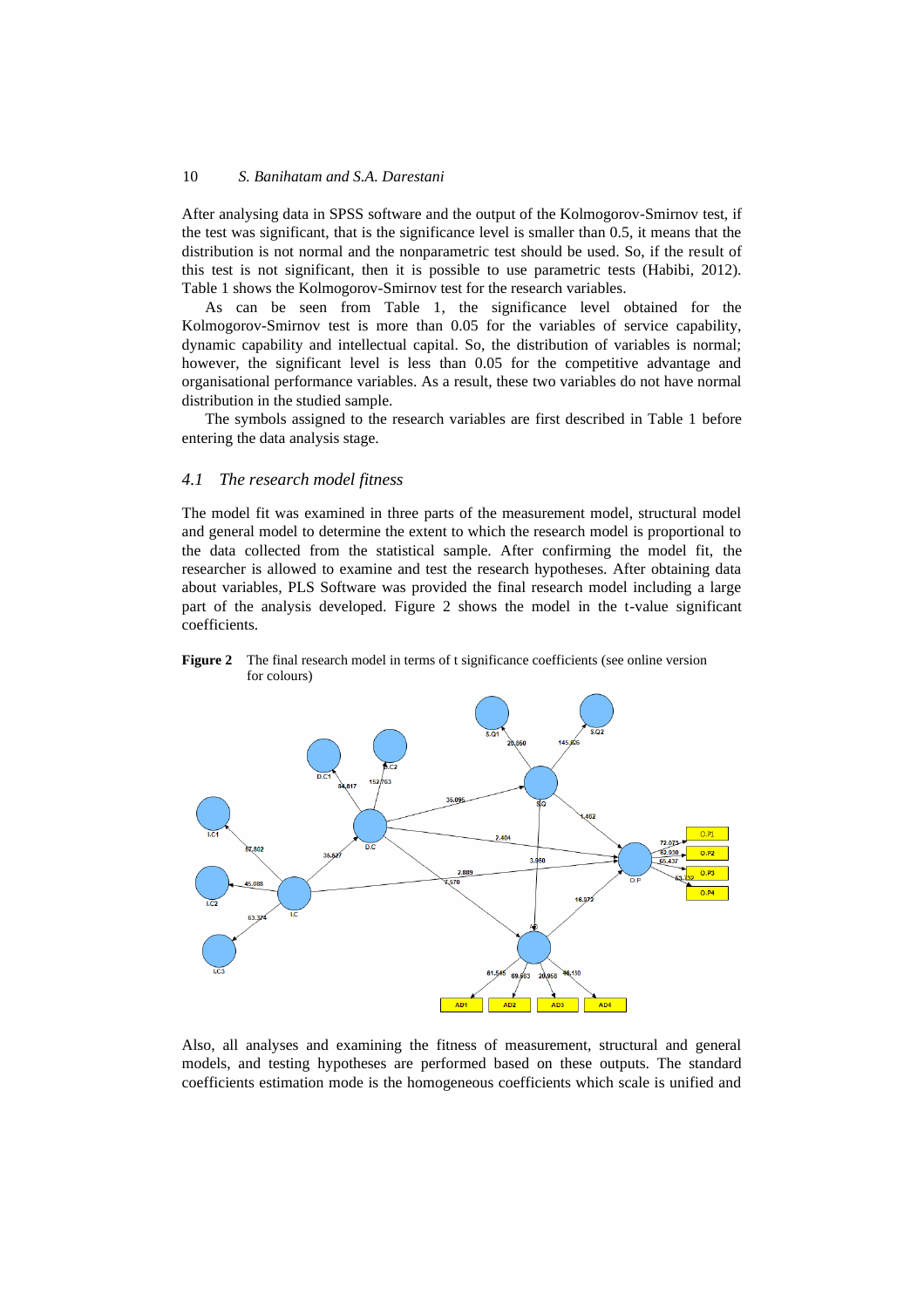can be compared. These coefficients are the same path coefficients or regression standardised beta.

Using this case, one can find out the relevance of the relationship between the research variables. In this case, the numbers will be significant to be outside the range  $(-1.96$  and 1.96). This means that if the t-test is a number between 1.96 and  $-1.96$ , it will be non-significant.

## *4.1.1 The research measurement models fitness*

Three indicators of reliability, convergent validity and divergent validity are used in order to study the model fit.

- The index reliability is measured by three criteria of factor load coefficient, Cronbach's alpha and its combined reliability.
	- a Factor load coefficients: Factor loads are calculated by calculating the correlation between the construct indices and the construct itself. The 0.5 value for these coefficients confirms that the variance between the construct and its indices is more that the variance of measurement error of the construct and its reliability is confirmed.

The factor loads have values greater than 0.5 in all model constructs; so, the reliability of the measurement models is confirmed, which indicates the proper fit of the measurement model.

- b Cronbach's alpha and combined reliability: Cronbach's alpha coefficients and combined reliability of the constructs represent the ratio of variance between each construct and its indices to the total variance of the construct. The reliability coefficient above 0.7 is known as acceptable. According to obtained results, all factors have a composite reliability coefficient. Also, Cronbach's reliability coefficient is acceptable, so it can be concluded that the research questionnaire has a good reliability. As a result, the measurement model fitness is also confirmed.
- c Convergent validity: Averaged variance extracted (AVE) has been used to examine convergent validity. AVE shows the correlation of a construct with its indices. Ab Hamid et al. (2017) introduced this criterion for measuring convergent validity, and stated that the critical value of this value is 0.5. This means that a value greater than 0.5 is indicative of convergent validity. The results of the convergent validity study of the model constructs are presented in Table 2.

The AVE value for all model constructs is at least 0.5; so the convergent validity of the model and the measurement models fitness are confirmed.

• Divergent validity: To demonstrate the independence of the concepts used in the research, divergent validity was used by Fornell-Larcker. According to Table 2, the value of the AVE (values on the main diameter) of all the latent research variables is greater than the correlation between them with other variations, which indicates the appropriate divergent validity of the measurement models.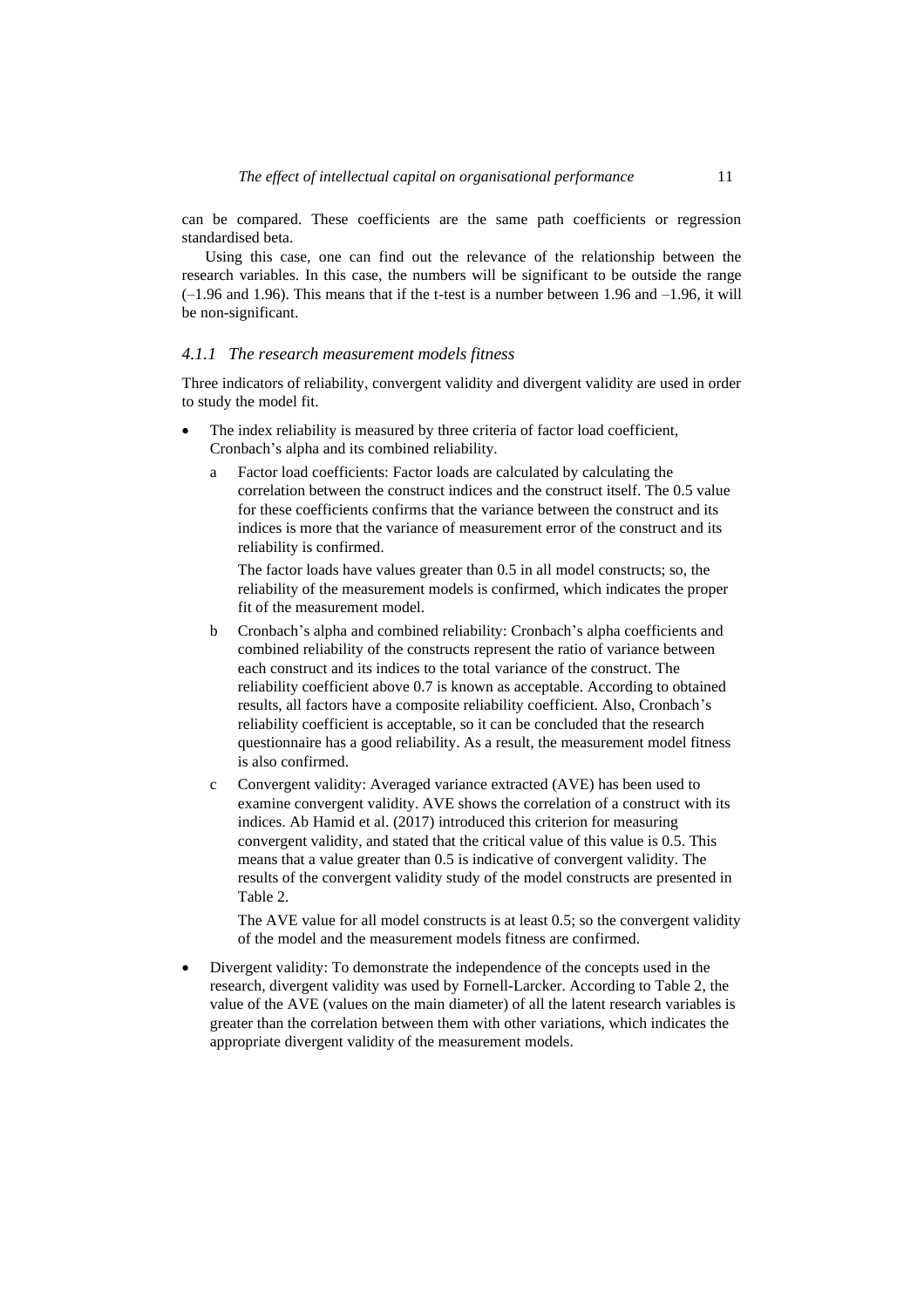| Variable                      | Competitive<br>advantage | Dynamic<br>capability | Intellectual<br>capital | Organisational<br>performance | <i>Service</i><br>capability |
|-------------------------------|--------------------------|-----------------------|-------------------------|-------------------------------|------------------------------|
| Competitive<br>advantage      | 87.0                     |                       |                         |                               |                              |
| Dynamic capability            | 0.71                     | 78.0                  |                         |                               |                              |
| Intellectual capital          | 0.72                     | 0.67                  | 0.72                    |                               |                              |
| Organisational<br>performance | 0.69                     | 0.72                  | 0.70                    | 0.90                          |                              |
| Service capability            | 0.65                     | 0.66                  | 0.69                    | 0.71                          | 0.72                         |

**Table 2** The results of the study of the model divergent validity based on the Fornell-Larcker matrix (see online version for colours)

Fit the structural model: According to the data analysis algorithm in the PLS method, after fitting the measurement models to the fit, the structural research model is sought.

 $R<sup>2</sup>$  criterion:  $R<sup>2</sup>$  is a criterion for linking the model measurement part to the structural part and indicates the effect that an exogenous variable has on an endogenous variable. The values of 0.19, 0.33 and 0.67 were reported as weak, moderate and strong  $R^2$ , respectively. The results of this criterion are presented in Table 1.

According to Table 1, the  $R^2$  obtained value indicates the relatively good fit for the structural model according to the three criterion values.

 $Q^2$  criterion: The  $Q^2$  criterion determines the predictive power of the model. In their view, models that have acceptable structural fit should have the predictability of indices related to the model's endogamous constructs. The  $Q^2$  value must be calculated for all of the model's endogamous constructs. The  $Q<sup>2</sup>$  values for all of the model endogamous variables are given in Table 1.

According to the values obtained for  $Q^2$  and the three criterion values of 0.02, 0.15 and 0.30, that are determined as weak, moderate and strong values for the predicted power intensity by Henseler et al. (2009), the predictive power for the model variables demonstrates the appropriate predictive power and appropriate fit of the structural model is confirmed.

The model goodness of fit: In this section, the model goodness of fit is examined according to the GOF criterion. Considering the average of the total values of the constructs (the total values of the first order constructs) and the mean of  $R<sup>2</sup>$  for all the model endogenous constructs, the GOF value for the model goodness of fit in the present research is equal to:

$$
GOF = \sqrt{Communications} \times \overline{R^2} = \sqrt{0.639 \times 0.738} = 0.687
$$

According to the three values of 0.01, 0.25 and 0.36 as weak, moderate and strong values, the 0.687 value for GOF indicates a robust overall fit of the research model.

#### *4.2 The proposed model*

According to the results of the model test and the results of the hypotheses, the suggested research model is shown in Figure 3. Given that the impact of service capability on organisational performance has not been confirmed, the proposed model does not show the corresponding effect of service capabilities on organisational performance. Also, based on the results of the indirect routes analysis, the best proposed route corresponds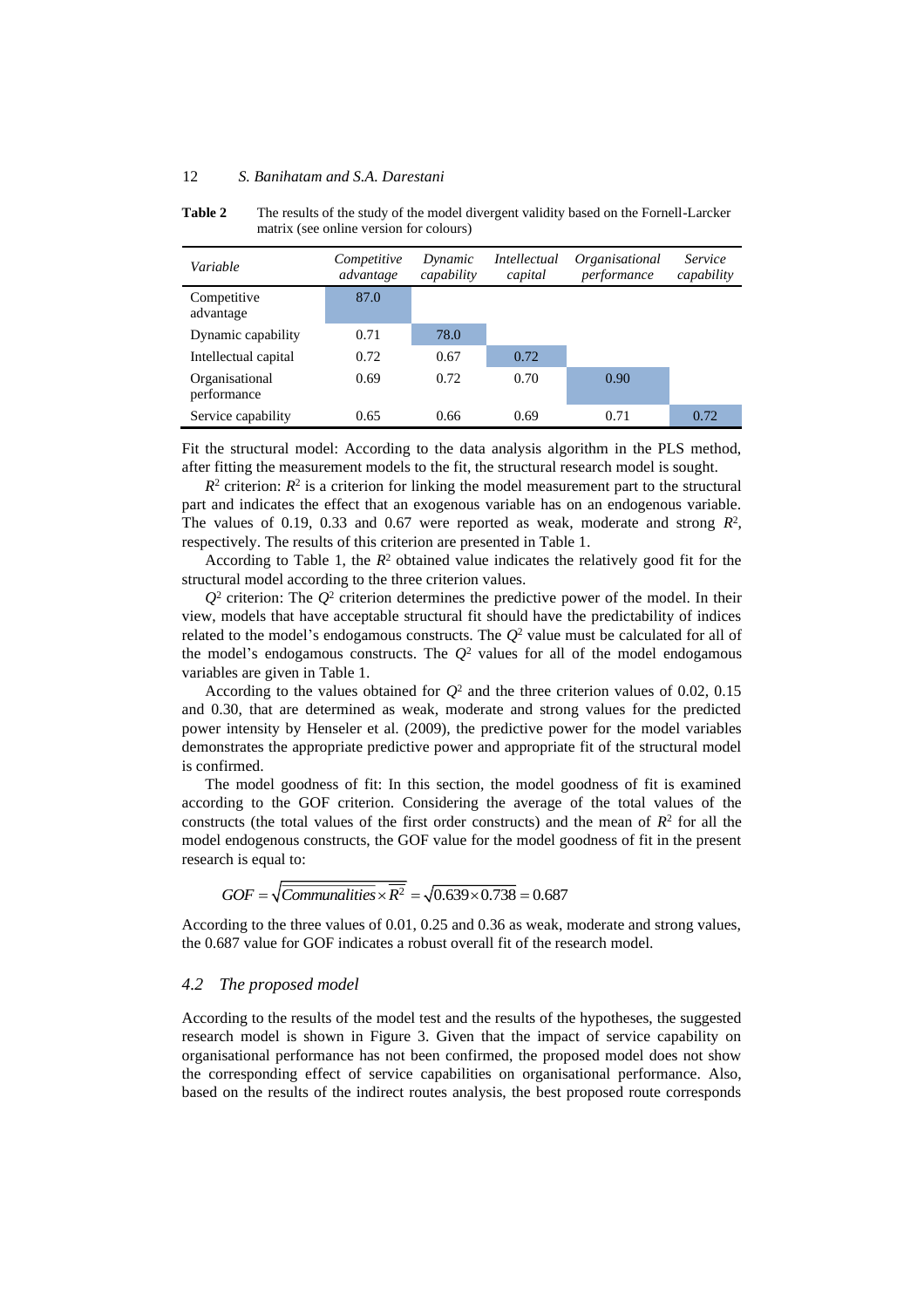the effect of intellectual capital through dynamic capability and competitive advantage on organisational performance, which is drawn in the Figure 3 as the bold line.

**Figure 3** The research proposed model (see online version for colours)



#### **5 Conclusions and suggestions for future research**

Hypothesis 1 Intellectual capital has a significant impact on organisational performance of pharmaceutical companies located in Rasht Industrial Zone.

According to the structural research model, it can be observed that in case of significance coefficients, the amount of t-test between the two variables of intellectual capital on the organisational performance of the pharmaceutical companies in Rasht Industrial Zone is outside the range  $(-1.96 \text{ and } 1.96)$  with a value of 2.88 and then, the hypothesis is accepted. Also, the impact of intellectual capital on the organisational performance of pharmaceutical companies in the industrial zone of Rasht is equal to 0.187. That is, if the intellectual capital increases by one unit, the organisational performance will increase by 9.18 units, or 0.3% of organisational change can be predicted and explained by intellectual capital. This result is consistent with the Asiaei and Jusoh (2015) and Hoseini and Sheghaghi (2015).

Hypothesis 2 Intellectual capital has a significant impact on the dynamic capabilities of pharmaceutical companies in Rasht Industrial Zone.

According to the structural research model, it can be observed that in case of significance coefficients, the amount of t-test statistics between the two variables of intellectual capital and the dynamic capabilities of the pharmaceutical companies of Rasht Industrial Zone is outside the range  $(-1.96$  and  $1.96)$  with a value of 35.52 and then, the hypothesis is accepted. Also, the impact of intellectual capital on the dynamic capabilities of pharmaceutical companies in the Rasht Industrial Zone is equal to 0.870. That is, if the intellectual capital increases by one unit, the dynamic capabilities will increase as much as 0.87 units, or 0.75 of the dynamic capability's changes can be predicted and explained by the intellectual capital. This result is in line with Singh and Rao (2016) and Shahtahmasebi et al. (2016).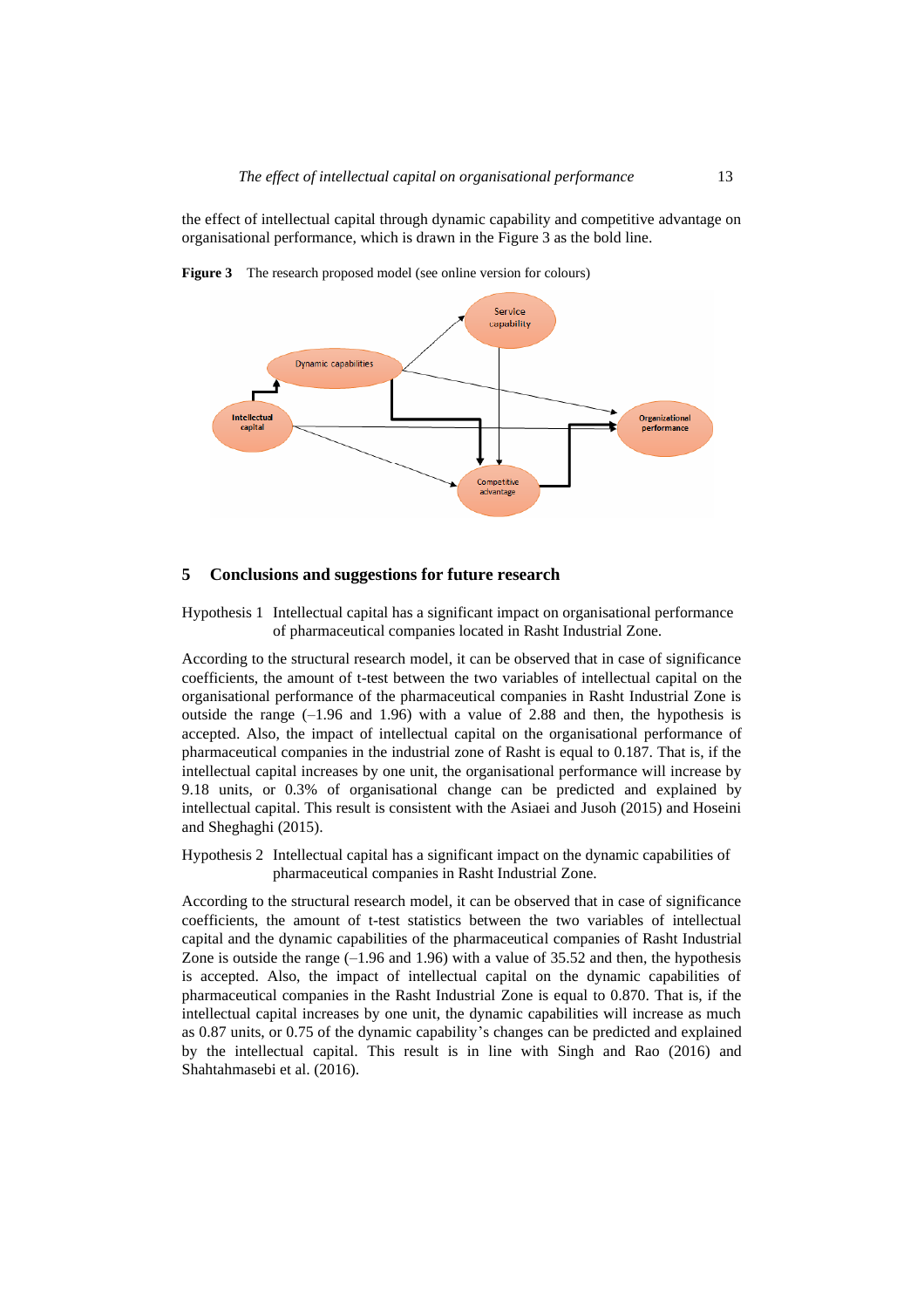Hypothesis 3 Dynamic capabilities have a significant impact on the competitive advantage of pharmaceutical companies located in Rasht Industrial Zone.

According to the structural research model, it can be observed that in case of significance coefficients, the t-test statistics between two variables of dynamic capabilities and competitive advantage of pharmaceutical companies of Rasht Industrial Zone is outside the range  $(-1.96$  and  $(1.96)$  with a value of 7.57 and then, the hypothesis is accepted. Also, the impact of dynamic capabilities on the competitive advantage of pharmaceutical companies in Rasht Industrial Zone is equal to 0.548. That is, if dynamic capabilities increase by one unit, the competitive advantage will increase as much as 0.54 units, or 0.29 of the competitive advantage changes can be predicted and explained by dynamic capabilities. This result is in line with Kuo et al. (2017), Akbari and Ismailzadeh (2013) and Nemati et al. (2013).

## Hypothesis 4 Dynamic capabilities have a significant impact on the service capabilities of pharmaceutical companies located in Rasht Industrial Zone.

According to the research structural model, it can be observed in case of significance coefficients, that the t-test statistics between two variables of the dynamic capabilities and service capability of pharmaceutical companies in Rasht Industrial Zone is outside the range (–1.96 and 1.96) with a value of 35.09. Then, the hypothesis is accepted. Also, the impact of dynamic capabilities on service capabilities of pharmaceutical companies in Rasht Industrial Zone is equal to 0.859. That is, if dynamic capabilities increase as much as one unit, service capability will increase as much as 0.85, or 0.72 of the service capability changes can be predicted and explained by dynamic capabilities. This is consistent with Kuo et al. (2017).

# Hypothesis 5 Dynamic capabilities have a significant impact on organisational performance of pharmaceutical companies located in Rasht Industrial Zone.

According to the research structural model, it can be observed that in case of significance coefficients, the t-test statistics between two variables of dynamic capabilities and organisational performance of pharmaceutical companies in Rasht Industrial Zone is outside the range  $(-1.96 \text{ and } 1.96)$  with a value of 2.44, and thus, the hypothesis is accepted. Also, the impact of dynamic capabilities on organisational performance of pharmaceutical companies in Rasht Industrial Zone is equal to 0.159. That is, if dynamic capabilities increase by as much as one-unit, organisational performance will increase as much as 0.15 units or 0.02 of organisational performance changes are predicted and explained by the dynamic capability. This result is in line with Tseng and Lee (2014) and the Kordnaeij et al. (2014).

# Hypothesis 6 Service capability has a significant impact on the competitive advantage of pharmaceutical companies located in Rasht Industrial Zone.

According to the research structural model, it can be observed that in case of significance coefficients, the amount of t-test statistics between the two variables of the service capability and competitive advantage of the pharmaceutical companies of Rasht Industrial Zone is outside the range  $(-1.96$  and  $1.96)$  with the value of 3.95. Thus, the hypothesis is accepted. Also, the impact of service capability on the competitive advantage of pharmaceutical companies of Rasht Industrial Zone is equal to 0.277. That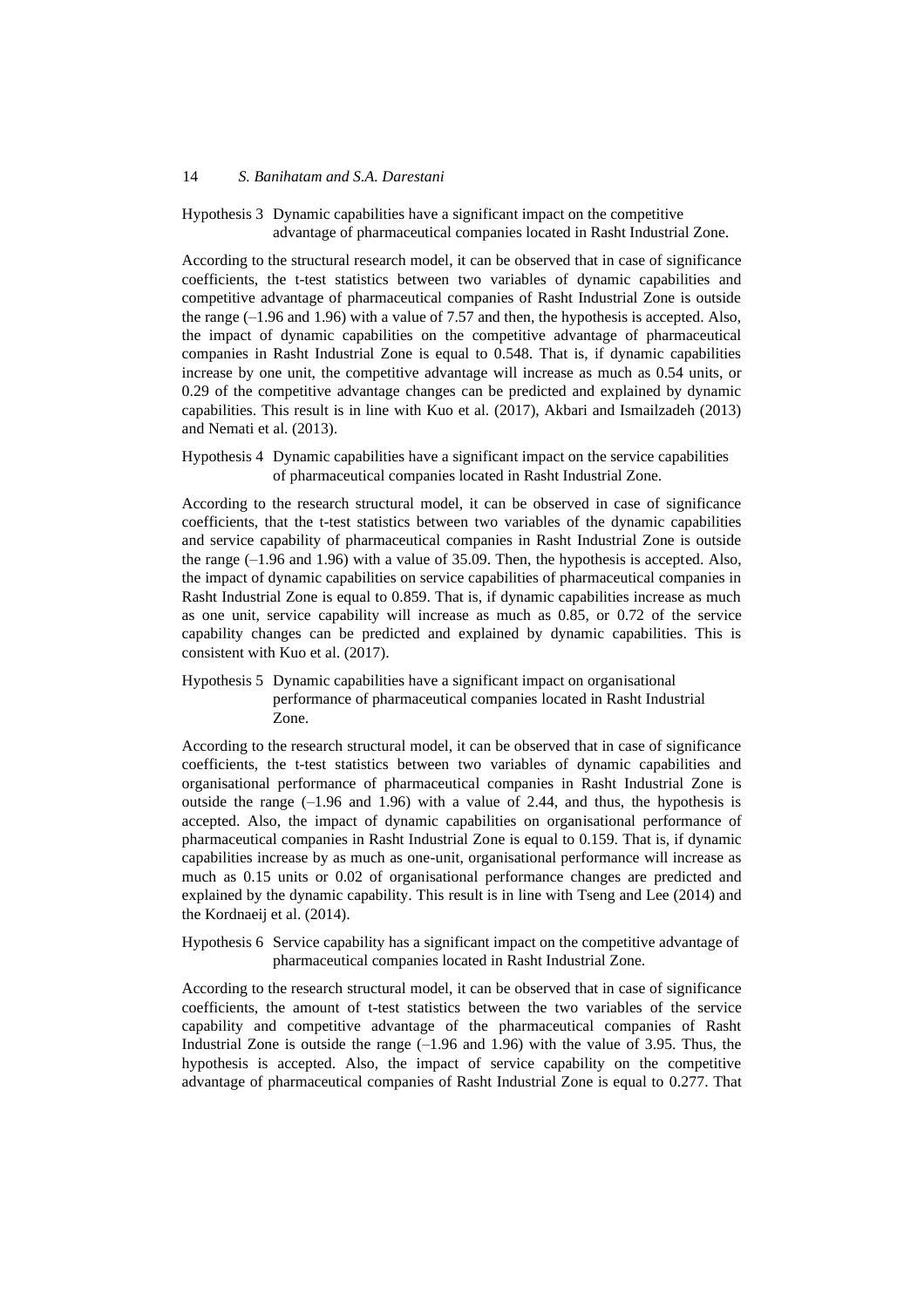is, if the service capability increases by one unit, the competitive advantage increases by 0.27 units, or 0.07 of the competitive advantage changes can be predicted and explained by the service capabilities. This result is consistent with Kuo et al. (2017).

Hypothesis 7 Service capability has a significant impact on the organisational performance of pharmaceutical companies in Rasht Industrial Zone.

According to the research structural model, it can be observed that in case of significance coefficients, the amount of t-test statistics between the two variables of the service capability and competitive advantage of the pharmaceutical companies in Rasht Industrial Zone in the interval of  $(-1.96 \text{ and } 1.96)$  with the value of 1.46 and thus, the hypothesis is not accepted. This result is not consistent with Kuo et al. (2017).

Hypothesis 8 Competitive advantage has a significant impact on the organisational performance of pharmaceutical companies in Rasht City.

# **6 Implication of research**

According to the research structural model, it can be observed that in case of significance coefficients, the amount of t-test statistics between the two variables of competitive advantage and organisational performance of the pharmaceutical companies of Rasht Industrial Zone is outside the range  $(-1.96$  and  $1.96)$  with a value of 16.97. Thus, the hypothesis is accepted. Also, the impact of competitive advantage on the organisational performance of pharmaceutical companies of Rasht Industrial Zone is equal to 0.670. That is, if the competitive advantage increases by one-unit, organisational performance will increase as much as 0.62 units, or 47.4 of the organisational performance changes are predicted and explained by competitive advantage. This is consistent with Kuo et al. (2017).

Based on the research findings, the following suggestions are made:

Regarding the confirmation of the impact of intellectual capital on the dynamic capabilities of pharmaceutical companies in Rasht, it can be stated that the concept of development of the idea by the employees has a lower mean than that in other indicators. In order to enhance this index, it is suggested, in participatory meetings, to evaluate the status of the company, the employees' views on executive practices such as production methods, product sales and presence in new markets. Nevertheless, it is imperative to grant more executive power employees in general.

Based on the confirmation of the dynamic capabilities on the services capability of pharmaceutical companies of Rasht Industrial City and on the basis of the dynamic capability indicators presented, it can be stated that the flexibility index for new product development is lower than that in other indices offered. In order to enhance this index, it is suggested that the company make changes in its production plan as market technologies change and take into account changes in customer needs by examining further market information.

Regarding the confirmation of the effect of competitive advantage on organisational performance, it can be stated that the cost-benefit index has a lower mean than that in the competitors presented. In order to upgrade this index, it is suggested that company operate in markets that are more successful and to control market costs by reducing the cost of low-profit sectors and allocating them to the best-selling sectors.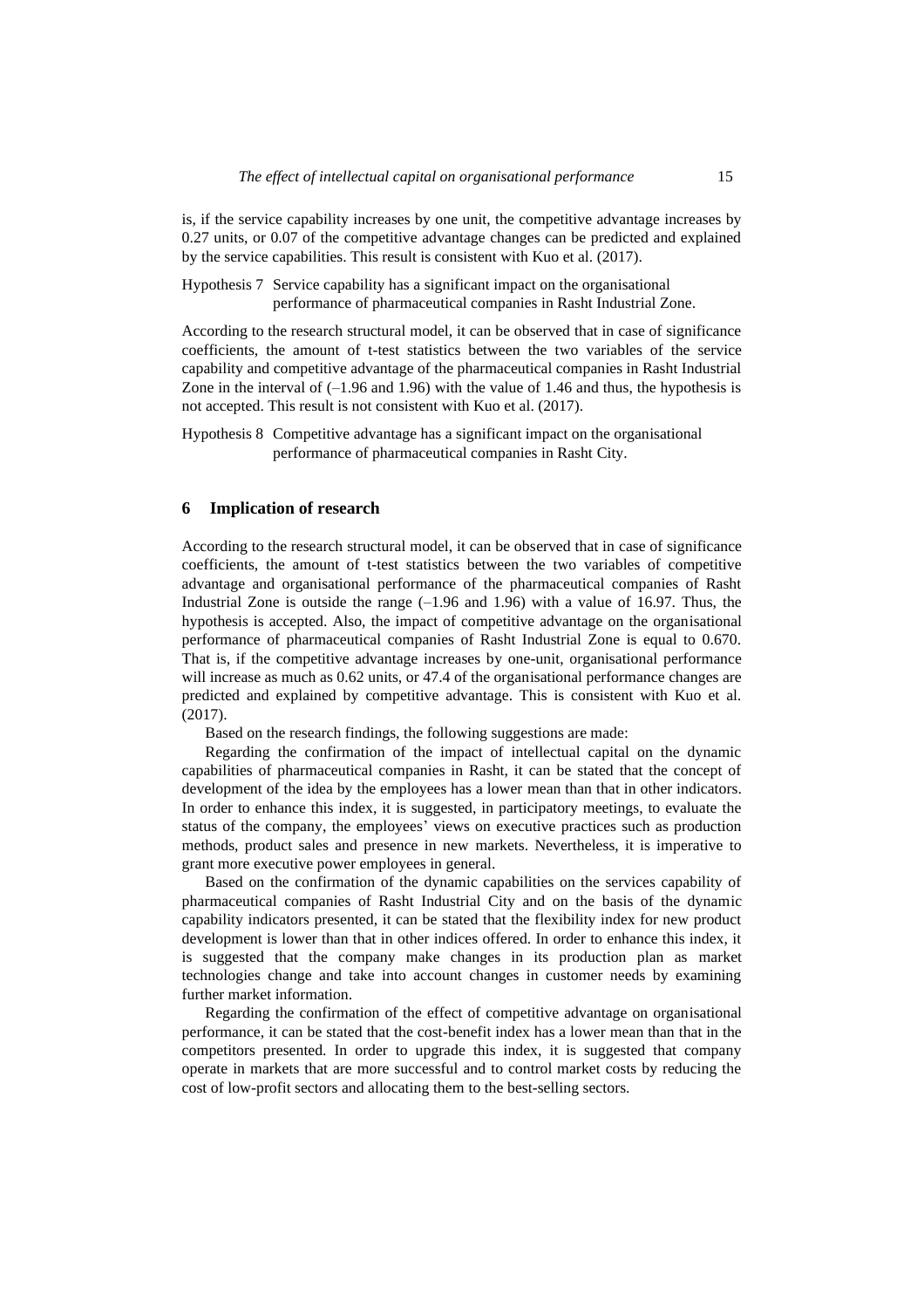Based on the confirmation of the effect of dynamic capabilities on competitive advantage, it can be stated that learning ability is lower than that in other indicators. In order to improve this index, it is suggested that the company participate in international markets and specialised seminars in the field of product production and sales and cooperate more with reputable international companies.

Based on the confirmation on the impact of service capability on competitive advantage, it can be stated that effective response to customer complaints has lower mean than that in other indicators provided. To improve this index, it is recommended to use new systems in customer relationship management via website management, and providing a separate section to handle customer complaints. According to the confirmation of intellectual capital hypothesis on organisational performance, it can be stated that information and knowledge integration index in systems and structures has lower mean than that in other indices presented. To improve the index, it is recommended to use information systems capable of long-term, reliable and unlimited storage of information such as RFID and new technologies.

Regarding the confirmation of the effect of dynamic capabilities on organisational performance, it can be stated that the indicator of ability to learn through relationship with partners is lower than that in the other indices offered. In order to enhance this index, it is suggested that consider agreeing to work together to provide more information resources to the company.

The study of the theoretical foundations of dynamic capabilities shows that this variable has multitude of dimensions, however, only two dimensions of rearrangement and learning were discussed. Also, according to different performance indicators, financial and non-financial indicators were not separated in this study.

The following suggestions are presented given the constraints of this research:

- It is suggested to investigate other pharmaceutical companies in other province in future research.
- Given that 100% of the dependent variable is not explained by an independent variable, then it is suggested that the impact of other variables, such as brand equity, service quality, customer satisfaction, etc. is considered on organisational performance.
- It is suggested that a longitudinal study is conducted to increase the generalisability of the study.
- It is suggested to investigate other dimensions of intellectual capital such as customer capital and relational capital and the dimensions of perception, integration, and coordination in dynamic capabilities as well as indicators of organisational performance variable in both financial and non-financial terms in future research.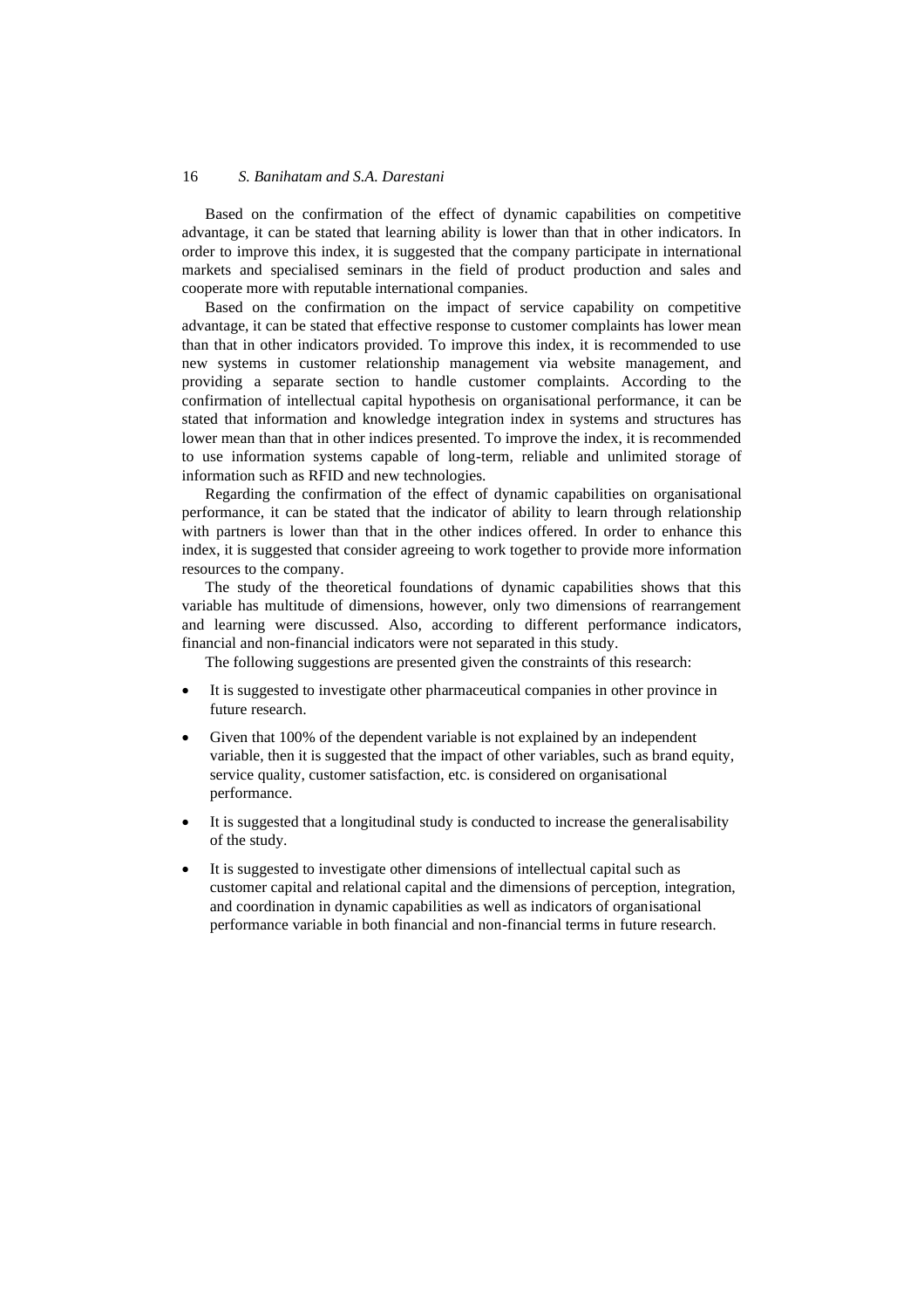#### **References**

- Ab Hamid, M.R., Ab, M.R., Sami, W. and Sidek, M.H.M. (2017) 'Discriminant validity assessment: use of Fornell & Larcker criterion versus HTMT criterion', *Journal of Physics: Conf. Series*, Vol. 890, No. 2017, p.012163, DOI :10.1088/1742-6596/890/1/012163.
- Akbari, M. and Esmaeilzadeh, M. (2013) 'The role of dynamic capability in creating competitive advantage', *Business Management Perspective*, Vol. 1, No. 15, pp.127–144.
- Asgari, N. and Avakh Darestani, S. (2017) 'Application of multi-criteria decision making methods for balanced scorecard: a literature review investigation', *Int. J. Services and Operations Management*, Vol. 27, No. 2, pp.262–283.
- Asiaei, K. and Jusoh, R. (2015) 'A multidimensional view of intellectual capital: the impact on organizational performance', *Management Decision*, Vol. 53, No. 3, pp.668–697.
- Akintimehina, O., Abiodun Eniola, A., Joseph Alabi, O., Felix Eluyela, D., Okered, W. and Ozordi, E. (2019) 'Social capital and its effect on business performance in the Nigeria in formal sector', *Heliyon*, Vol. 5, No. e02024, pp.1–13.
- Ayati Mehr, M., Abdulrahimi, H. and Nejadzadeh, H. (2017) 'Investigating the role of knowledge management on organizational performance considering the mediating role of market orientation and innovation', *Second International Management and Accounting Conference*.
- Barkat, W. and Beh, L.S. (2018) 'Impact of intellectual capital on organizational performance: evidence from a developing country', *Academy of Strategic Management Journal*, Vol. 17, No. 2, pp.1–8.
- Bozorgmehrian, S. and Arabi, M. (2015) 'The impact of the privatization process on financial performance indicators of transferred companies', *The Journal of Information Research, News*, Vol. 4, No. 21, pp.1–9.
- Chen, C-J., Liu, T-C., Chu, M-A. and Hsiao, Y-C. (2014) 'Intellectual capital and new product development', *Journal of Engineering and Technology Management*, Vol. 33, pp.154–173.
- Clarke, M., Seng, D. and Whiting, R.H. (2011) 'Intellectual capital and firm performance in Australia', *Journal of Intellectual Capital*, Vol. 12, No. 4, pp.505–530.
- Ghassabi, Z. (2018) 'Measuring of intellectual capital indexes using FAHP technique in institutes of higher education', *International Journal of Services and Operations Management,* Vol. 29, No. 2, pp.236–251.
- Habibi, A. (2012) 'SPSS software application training, electronic publishing', *Pars Administrator Web Site*, 2nd ed., pp.25–56, Pars Modir, Tehran, Iran.
- Hak Leem, B and Rogers, K.J. (2017) 'The moderating effect of supply chain role on the relationship between social capital and performance', *International Journal of Services and Operations Management*, Vol. 26, No. 1, pp.18–48.
- Henseler, J., Ringle, C. and Sinkovics, R. (2009) 'The use of partial least squares in path modeling in international marketing', *Advances in International Marketing*, Vol. 20, pp.277–319.
- Hoseini, S. and Shafai, S. (2015) 'Recognition of the intellectual capital of the supreme audit court and its impact on organizational performance', *Third International Conference on Modern Research in Management, Economics and Accounting*, Istanbul-Turkey, Saramad Hamayesh Karin Institute.
- Kelley, D.J., O'Connor, G.C., Neck, H. and Peters, L. (2011) 'Building an organizational capability for radical innovation: the direct managerial role', *Journal of Engineering and Technology Management*, Vol. 28, No. 4, pp.249–267.
- Kim, K.H., Jeon, B.J., Jung, H.S., Lu, W. and Jones, J. (2012) 'Effective business brand equity through sustainable competitive advantage, marketing strategy, and corporate image', *Journal of Business Research*, Vol. 65, No. 11, pp.1612–1617.
- Kordnaeij, A., Moshabaki, A. and Sasani, M.H. (2014) 'The impact of dynamic capabilities on organizational performance with balanced scorecard approach', *Journal of Executive Management*, Vol. 1, No. 12, pp.107–130.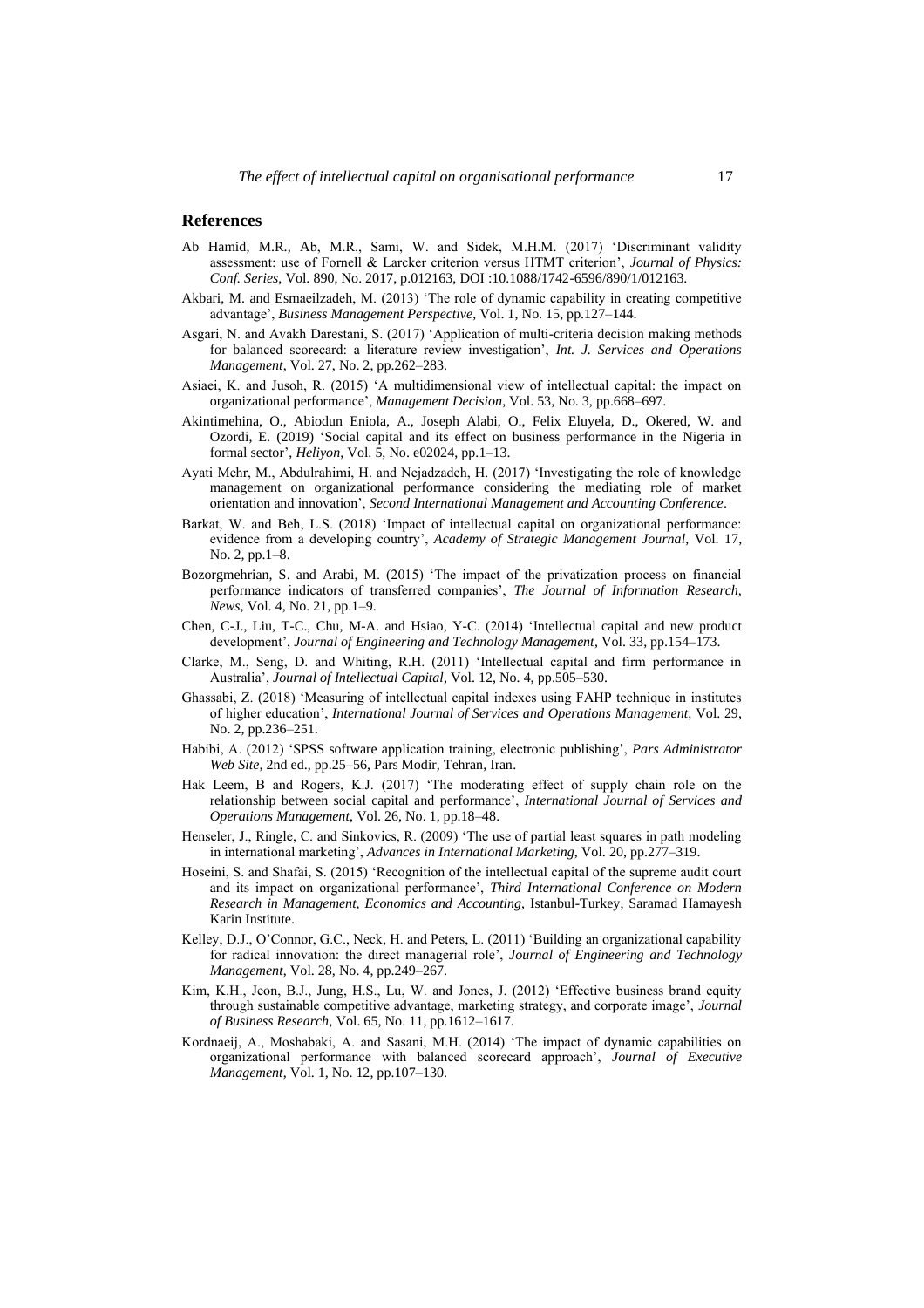- Kuo, S-Y., Lin, P-C. and Lu, C-S. (2017) 'The effects of dynamic capabilities, service capabilities, competitive advantage, and organizational performance in container shipping', *Transportation Research Part A: Policy and Practice*, Vol. 95, pp.356–371.
- Middle East Bank of Iran Economic Research Group (2015) *Iran's Pharmaceutical Industries Investigation* [online] https://middleeastbank.ir/uploads/pharmaceuticals-iran-139409.pdf.
- Mirghafouri, H., Shafiei Rood Poshti, M. and Nadafi, G. (2012) 'Evaluation of financial performance by data envelopment analysis approach', *Management Researches in Iran*, Vol. 16, No. 4, pp.190–206.
- Mohammadi, A. and Avakh Darestani, S. (2019) 'Green supplier selection problem using TOPSIS extended by D numbers in tractor manufacturing industry', *Int. J. Services and Operations Management*, Vol. 32, No. 3, pp.327–338.
- Najmi, K., Abdul Rahman Kadir, M. and Ansari Kadir, I. (2018) 'Mediation effect of dynamic capability in relations between knowledge management and strategic leadership on organizational performance accountability', *International Journal of Law and Management*, Vol. 60, No. 2, pp.517–529.
- Navarro-García, A., Peris-Oritz, M. and Barrera-Barrera. R. (2016) 'Market intelligence effects on perceived psychic distance, strategic behavior and export performance in industrial SMEs', *Journal of Business & Industrial Marketing*, Vol. 31, No. 3, pp.365–380.
- Nemati, M.A., Hemati, M. and Khalqi, I. (2013) 'Designing the competitive advantage model of manufacturing companies based on the dynamic capabilities theory and strategic agility for the economic development of Semnan City', *Quarterly Journal of Economics and Urban Management*, Vol. 1, No. 2, pp.67–75.
- Parker, D.W., Parsons, N. and Isharyanto, F. (2015) 'Inclusion of strategic management theories to project management', *International Journal of Managing Projects in Business*, Vol. 8, No. 3, pp.552–573.
- Pınar, S., Findikli, M.A. and Köse, A.M. (2019) 'The mediating roles of solidarity and intellectual capital on the relationship between resource dependency sub-dimensions and innovation performance', *Procedia Computer Science*, Vol. 158, pp.557–564.
- Psom, E. and Kafetzopoulos, D. (2014) 'Performance measures of ISO 9001 certified and non-certified manufacturing companies', *Benchmarking: An International Journal*, Vol. 21, No. 5, pp.756–774.
- Shahtahmasebi, E., Khodad Hoseini, H. and Kordnaeij, A. (2016) 'Designing business model of competitive advantage through organizational and management-centric social capital explaining the role of dynamic capabilities dimensions', *Journal of Management Researches in Iran*, Vol. 20, No. 1, pp.81–101.
- Singh, B. and Rao, M. (2016) 'Effect of intellectual capital on dynamic capacities', *Journal of Organizational Change Management*, Vol. 29, No. 2, pp.129–149.
- Sözbilir, F. (2018) 'The interaction between social capital, creativity and efficiency in organizations', *Thinking Skills and Creativity*, Vol. 27, pp.92–100.
- Su, E. and Carney, M. (2013) 'Can China's family firms create intellectual capital?', *Asia Pacific Journal of Management*, Vol. 30, No. 3, pp.657–675.
- Tseng, S-M. and Lee, P-S. (2014) 'The impact of knowledge management capability and dynamic capability on organizational performance', *Journal of Enterprise Information Management*, Vol. 27, No. 2, pp.158–179.
- Van Camp, J. and Braet, J. (2016) 'Failure of taxonomizing performance measuring systems', *International Journal of Productivity and Performance Management*, Vol. 65, No. 5, pp.672–693.
- Wang, Y., Bhanugopan, R. and Lockhart, P. (2015) 'Examining quantitative determinants of organizational performance: evidence from China', *Measuring Business Excellence*, Vol. 19, No. 2, pp.23–41.